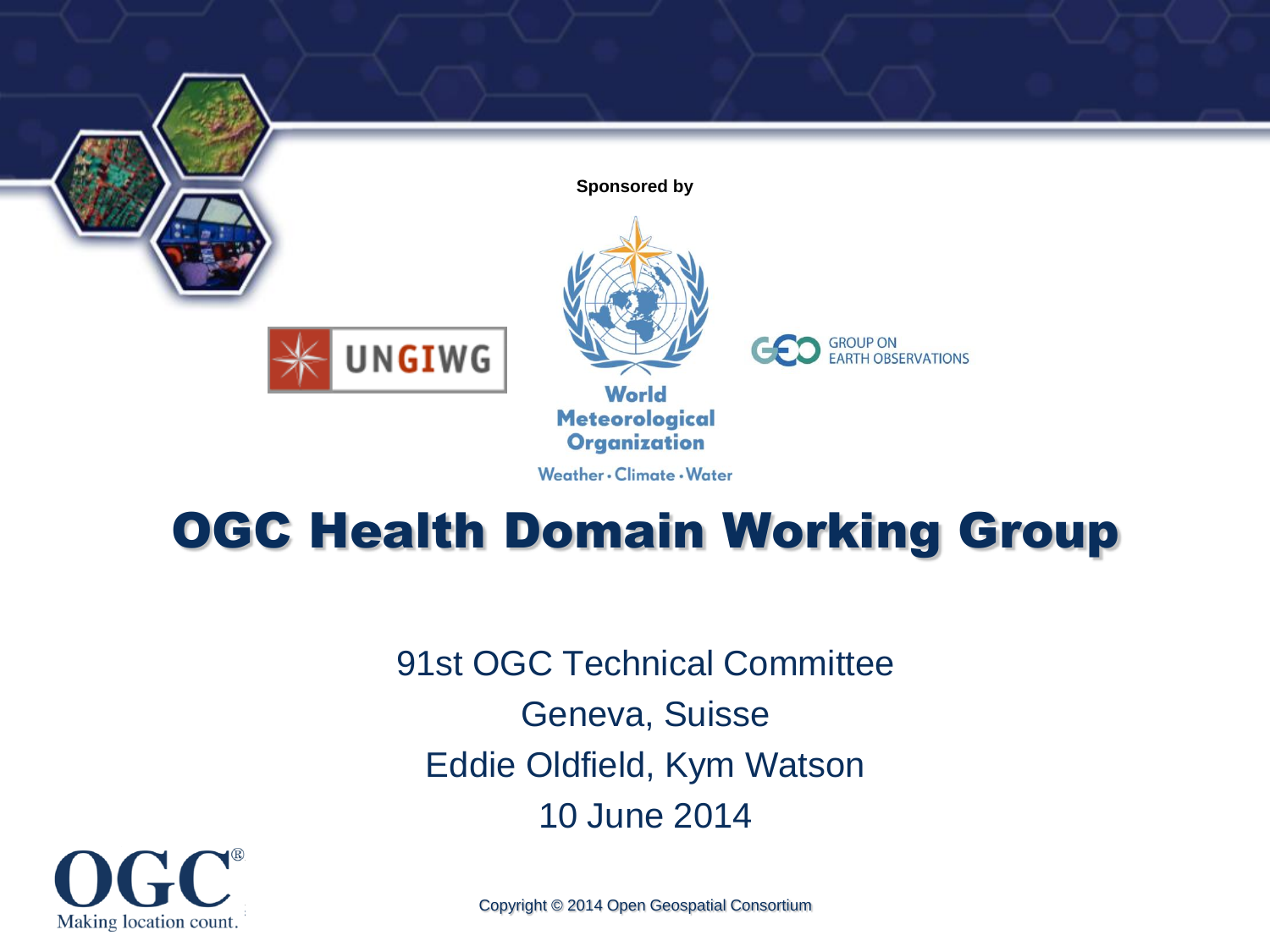# lenda

**Agenda:** This meeting is 55 minutes, will start and end on time.

- 1) **Welcome Statement** (co-chairs) 3 minutes
- 2) **Draft HL7-OGC Statement of Understanding** (SOU) Brief update by Eddie Oldfield, followed by discussion to identify discreet areas of work / IEs – 10 minutes
- 3) **WHO eHealth standardization**  Presentation by Dr. Ramesh Krishnamurthy, WHO, followed by discussion to identify areas of work – 15 minutes
- 4) **EU Location Framework** "leveraging OGC TJS using EuroStats Health data and Geo data" - Presentation by Bart De Lathouwer, OGC, followed by Q/A - 7 minutes
- 5) Update on **European Innovation Partnership**, Spatial Subcommittee, and opportunities to advance geospatial interoperability - Presentation by Klaus-Peter Schipper, followed by Q/A - 7 minutes
- 6) Toward **Engineering Documents**  Update by Kym Watson; Discussion to identify focal areas – 7 minutes
- 7) **Wiki** Update by Eddie Oldfield, Invitation for contributions 3 minutes
- 8) **Action Items / Close** 3 minutes

**OGC®**

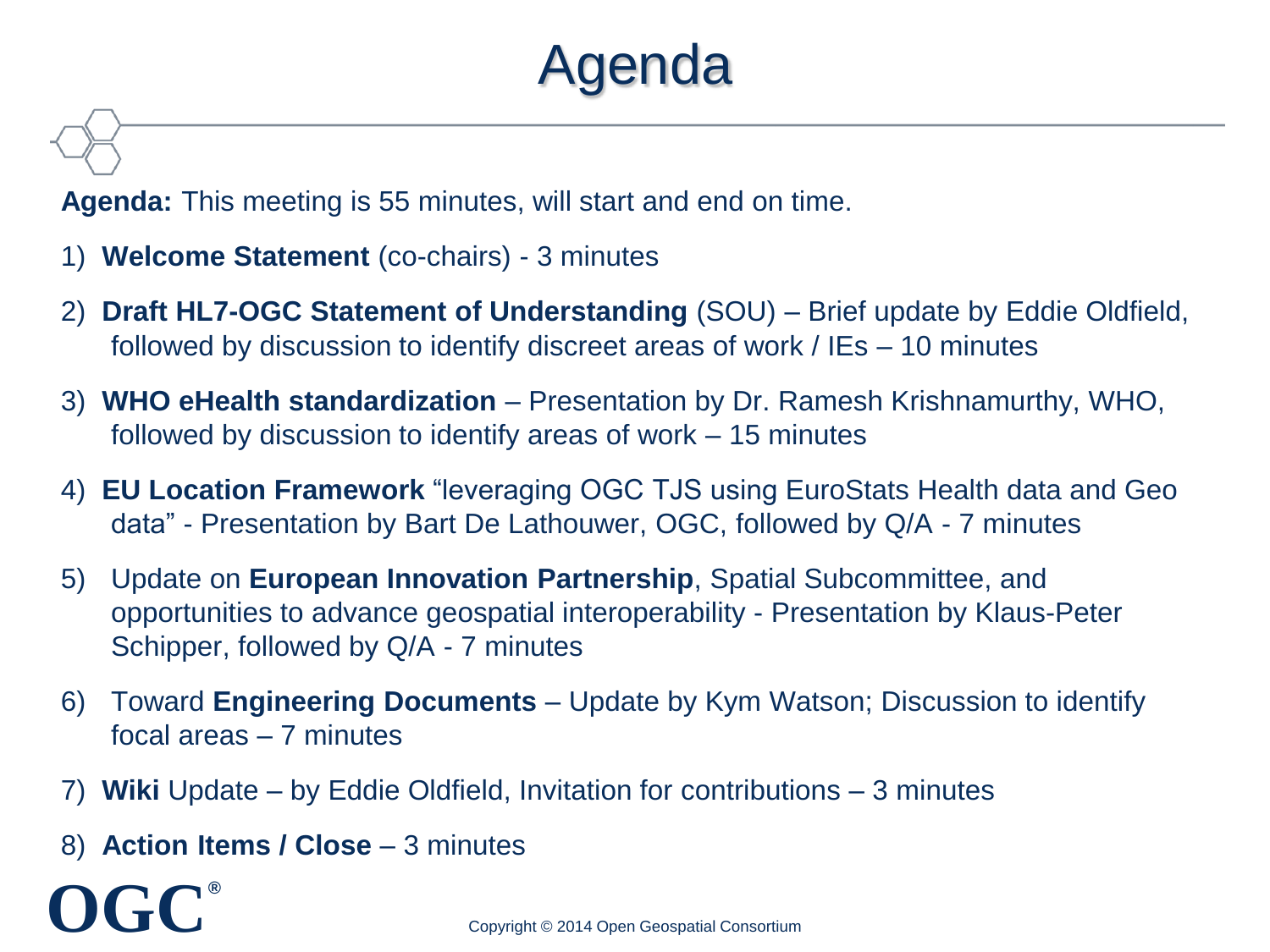# Draft HL7-OGC SOU

- Brief introduction / Key drivers
- Update on progress toward HL7-OGC SOU (drafted)
- Discuss/Determine discrete joint working areas.
	- **1.5 Such projects as might be jointly undertaken by HL7 and the Associate will be clearly defined and delineated by a joint project proposal which, if approved by both parties, must include a succinct description of the proposed project, an estimate of time required and resources expected to be committed by each party.**
- Invite comments
- If no objections, move forward

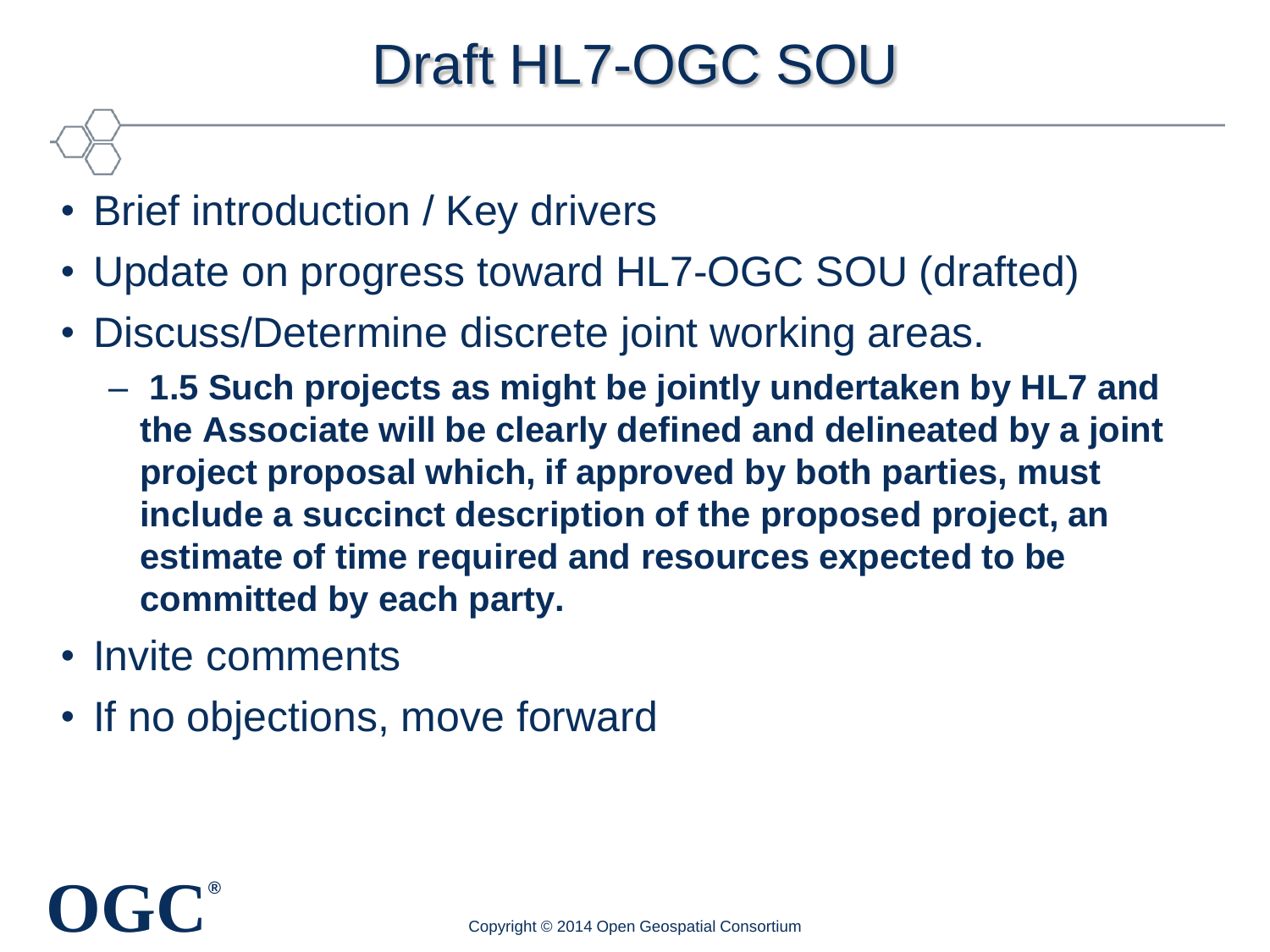## WHO / eHealth Standardization

#### Dr. Ramesh Krishnamurthy, WHO:

- Brief overview of WHO eHealth Standardization and Interoperability Initiative
- Recent Forum Report / Recommendations
- Role for OGC Standards in eHealth Discussion
- Discuss/Determine potential work areas / opportunities

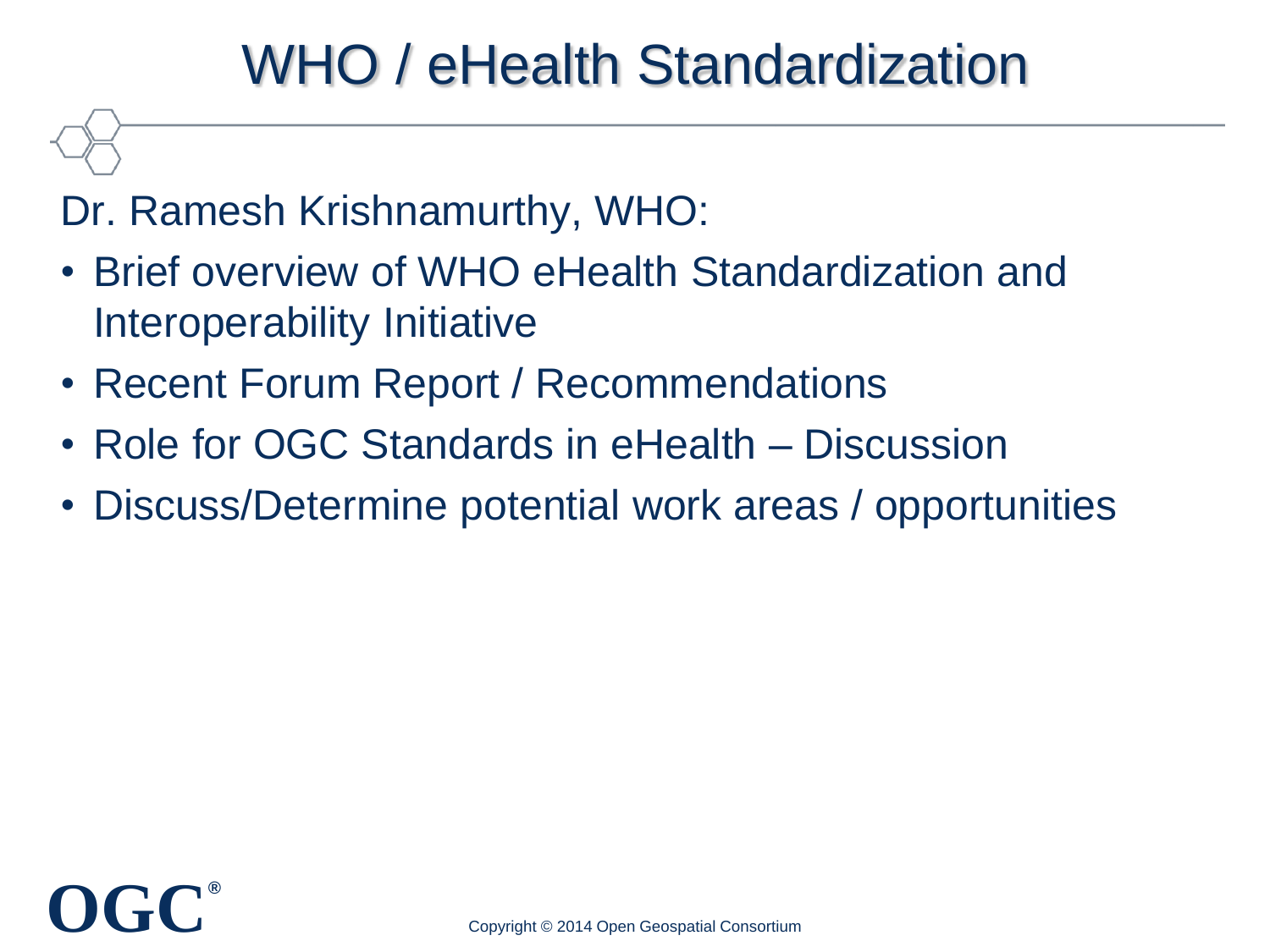## **EU Location Framework**

• "leveraging OGC TJS using EuroStats Health data and Geo data"

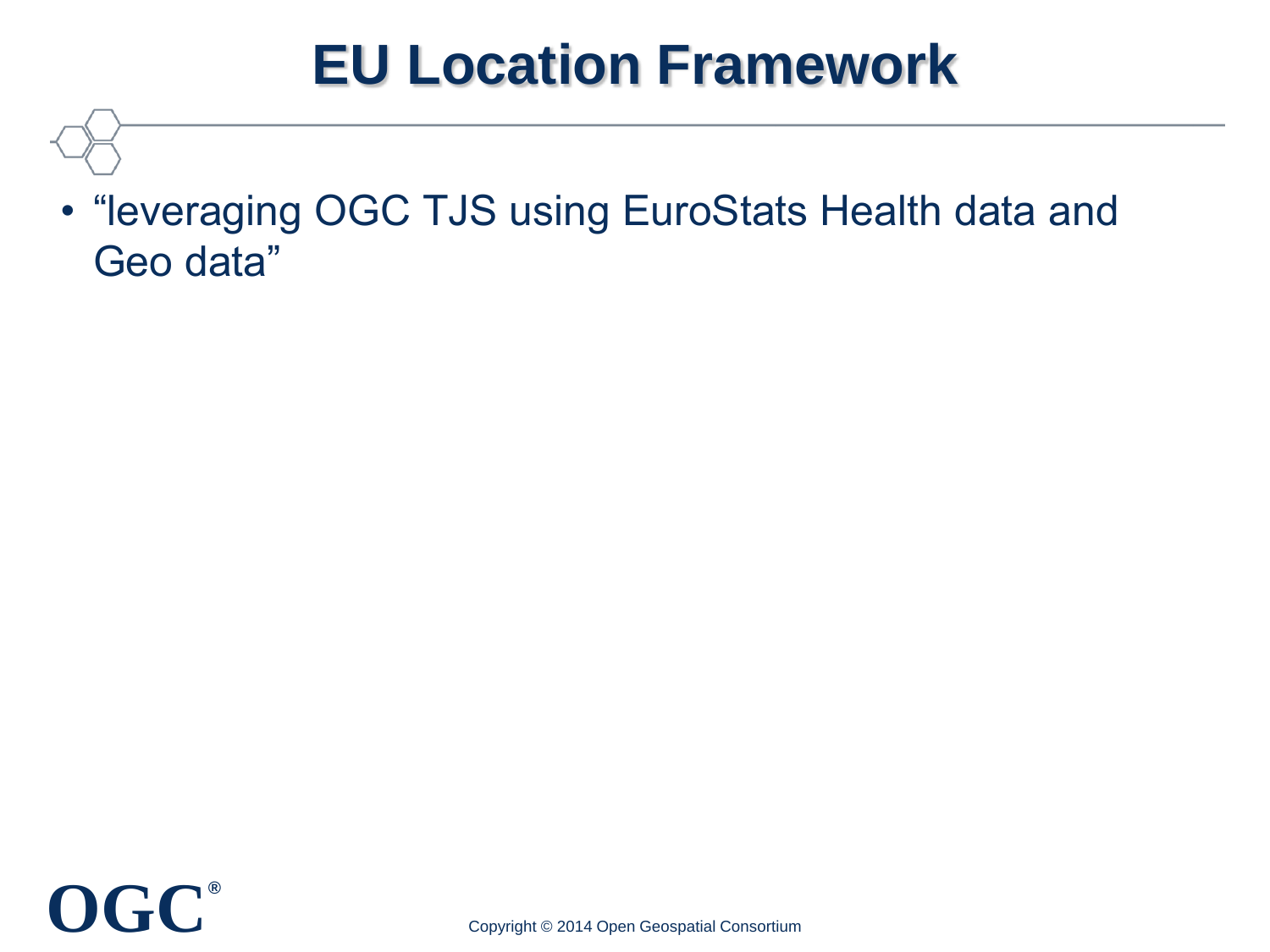# **European Innovation Partnership**

• Spatial Subcommittee, and opportunities to advance geospatial interoperability

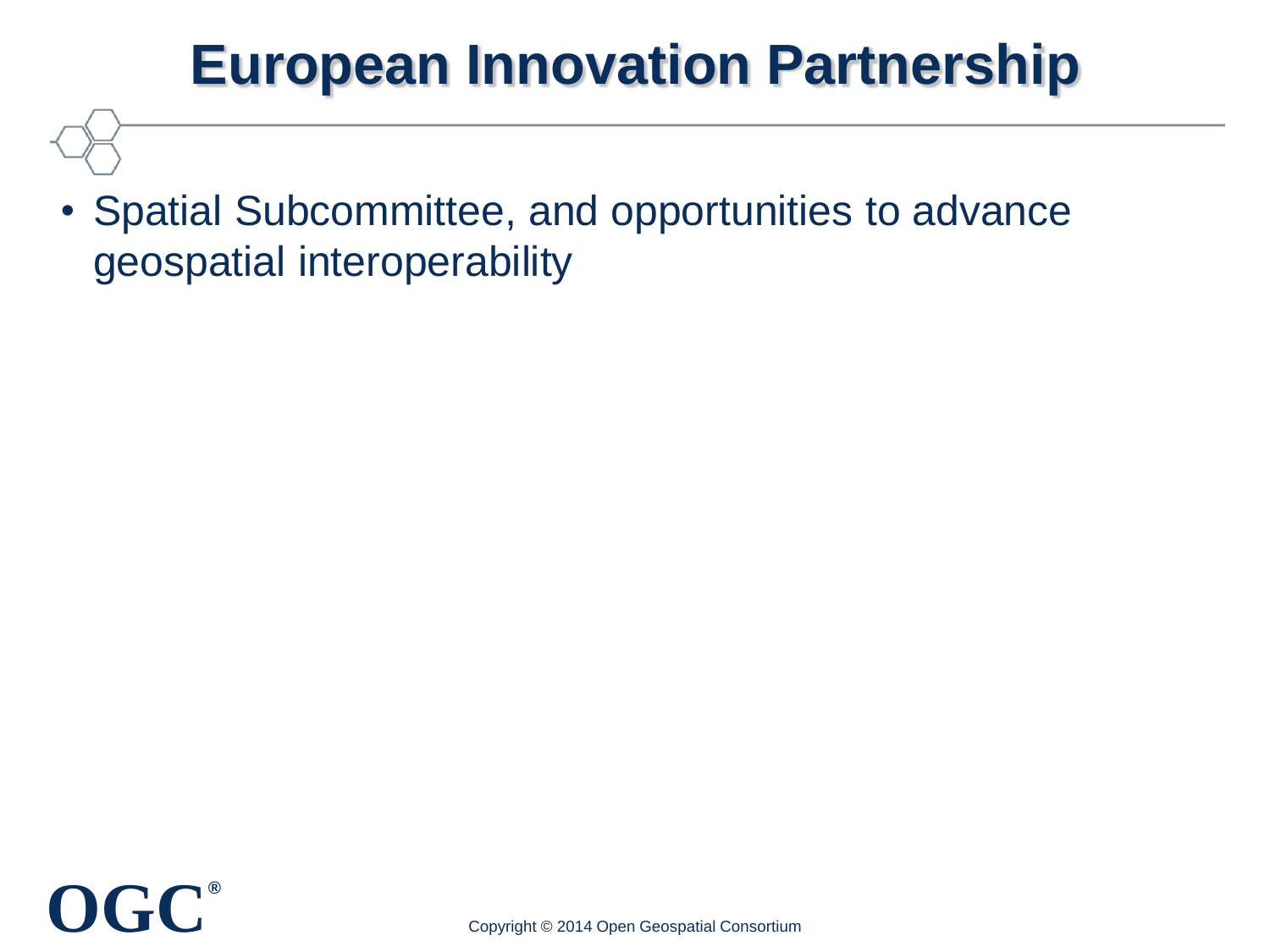# Toward Engineering Reports

- Brief introduction to purpose of Engineering Reports, and possible gaps or discrete areas of interest, for example:
	- $-$  HI  $7$
	- eHealth
	- SDMX-HG and integration with OGC standards
	- Mobile Health
	- Extreme Weather and Health
	- $-$  Ftc.
- **Discussion**

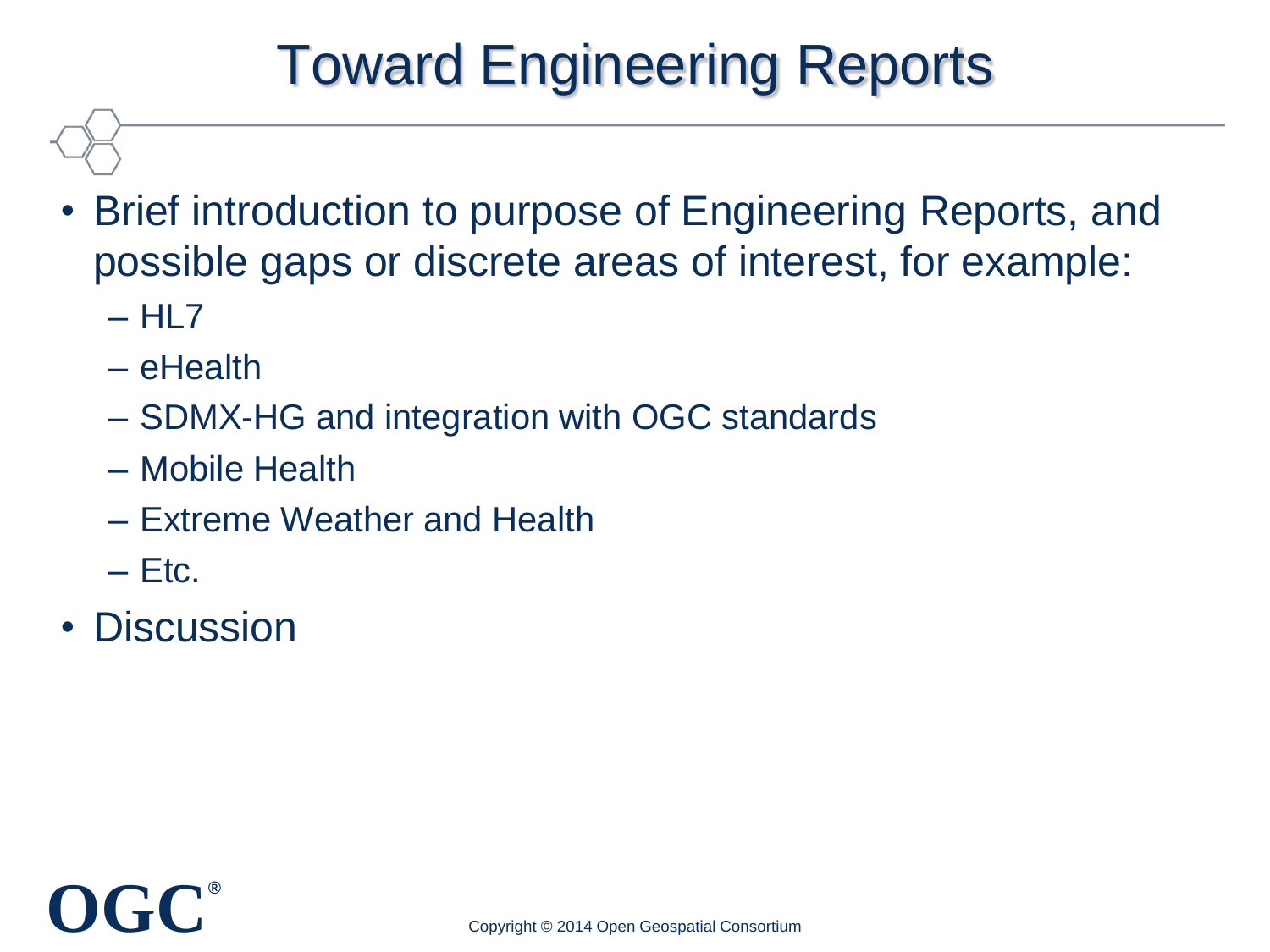## Health DWG Wiki Updates

- Brief update on content
- Invite input (content structure, additions)